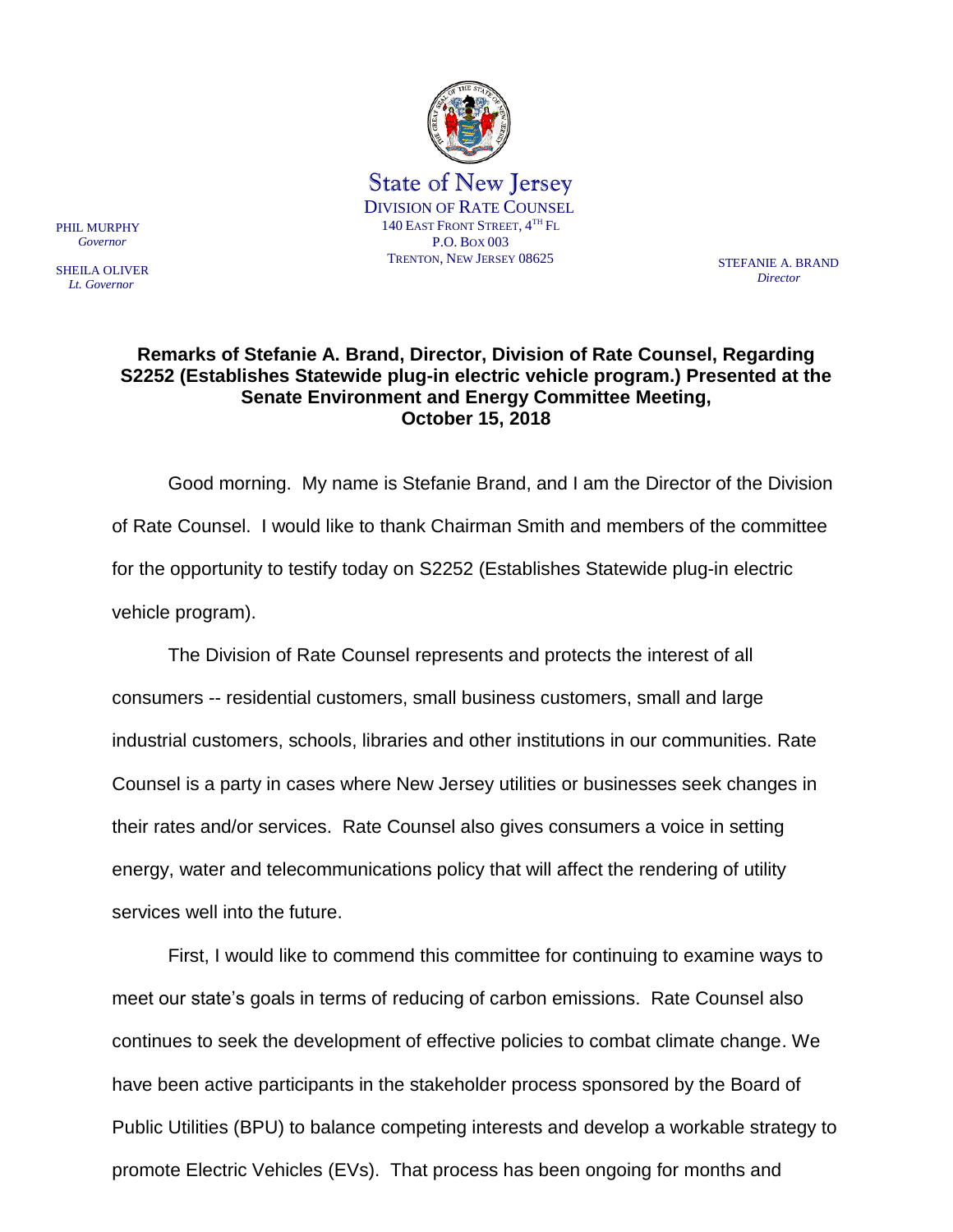continues. This bill, however, supplants that entire process. Without including some of the key stakeholders that have been involved in the BPU process, most notably consumer representatives, this bill was crafted by industry representatives – all of whom will profit substantially by the provisions of this bill. But the fact is that this bill needs a lot of work and needs to be fixed before it is released by this committee.

The bill establishes a "working group" to develop a statewide vehicle charging infrastructure plan that will establish what charging infrastructure we need, strategies for creating market conditions to encourage EV adoption, policies, regulations and guidelines to protect the grid and meet the goals of the Legislation. The working group will also establish public education programs and consumer awareness campaigns to promote EVs, and other "advanced mobility solutions," including Uber, self-driving vehicles and ride sharing platforms. Shockingly, there is not a single representative of consumer interests on this working group. The utilities are all represented. Site hosts and third party providers are represented. Many state agencies are represented. However Rate Counsel is not on the list, nor is any representative of electric utility customers. This is an appalling omission.

The bill also establishes specific numbers (1300) of charging stations to be developed, even though the issue of what infrastructure is needed has not even been studied by the working group yet. Not only that, the bill *requires* utilities to submit plans for the construction and long-term operation of these charging stations and provides that they will get full contemporaneous recovery of their costs through a surcharge and will get to incorporate this plant into their rate base and earn on it for the life of the asset. While the bill allows the utilities to contract out the ownership and operation of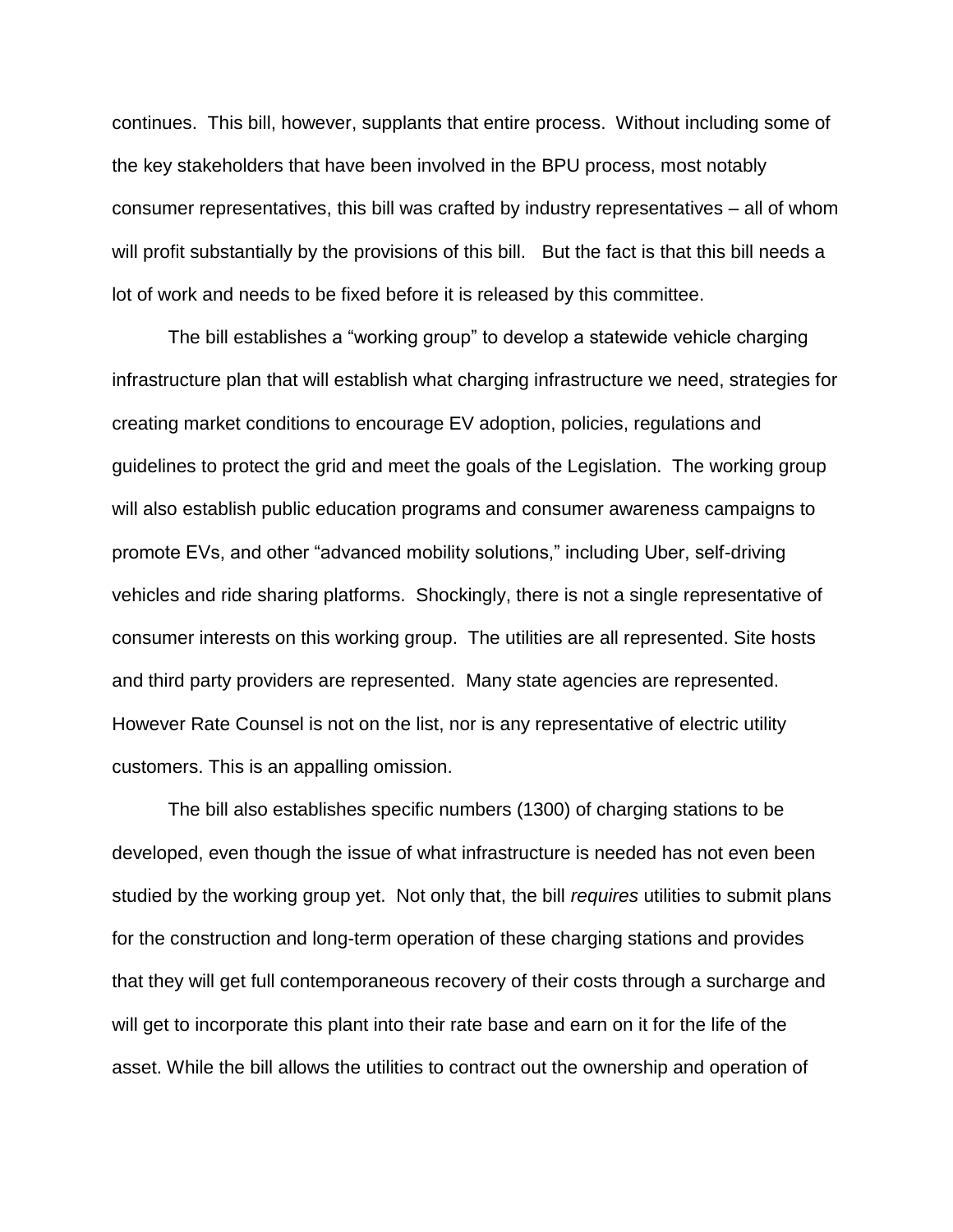these charging facilities, we know that two of New Jersey's utilities – PSE&G and Atlantic City Electric – are already seeking permission to build charging infrastructure at a cost of approximately \$275 million. While not all of that is for public charging stations, all of it is to encourage EV adoption and the "goals" of this bill. All of it will also be charged to ratepayers at the utilities' full return.

These provisions are problematic on a number of levels. First, there is a competitive industry of privately owned and operated charging stations. Even with the bill's provision asking the regulated utilities to leverage private investment whenever possible, there is nothing in the bill that prevents them from supplanting these private providers. The competitive charging companies are not going to be able to compete with the guaranteed recovery promised to regulated utilities. And even if the utilities decide to contract with those providers to operate or construct the stations, that just means ratepayers will pay those costs plus the administrative costs and earnings for the utility. Why insert the utilities in this at all? The utilities will certainly have to do the upgrades necessary to ensure the charging stations are integrated appropriately into their grid, and they will also earn generously on the increased sales of electricity that will result from the electrification of transportation. They are also free to enter the competitive market through their unregulated subsidiaries. So why wouldn't we nurture the competitive market and see if the needed charging stations are built with private funds? If it turns out that specific places are severely underserved, we can then look at how to encourage the completion of the network. But why take a competitive industry and turn it into a monopoly, only to then offer to let the utilities hire their competitors for a fee? This will be cumbersome, expensive and is simply unnecessary.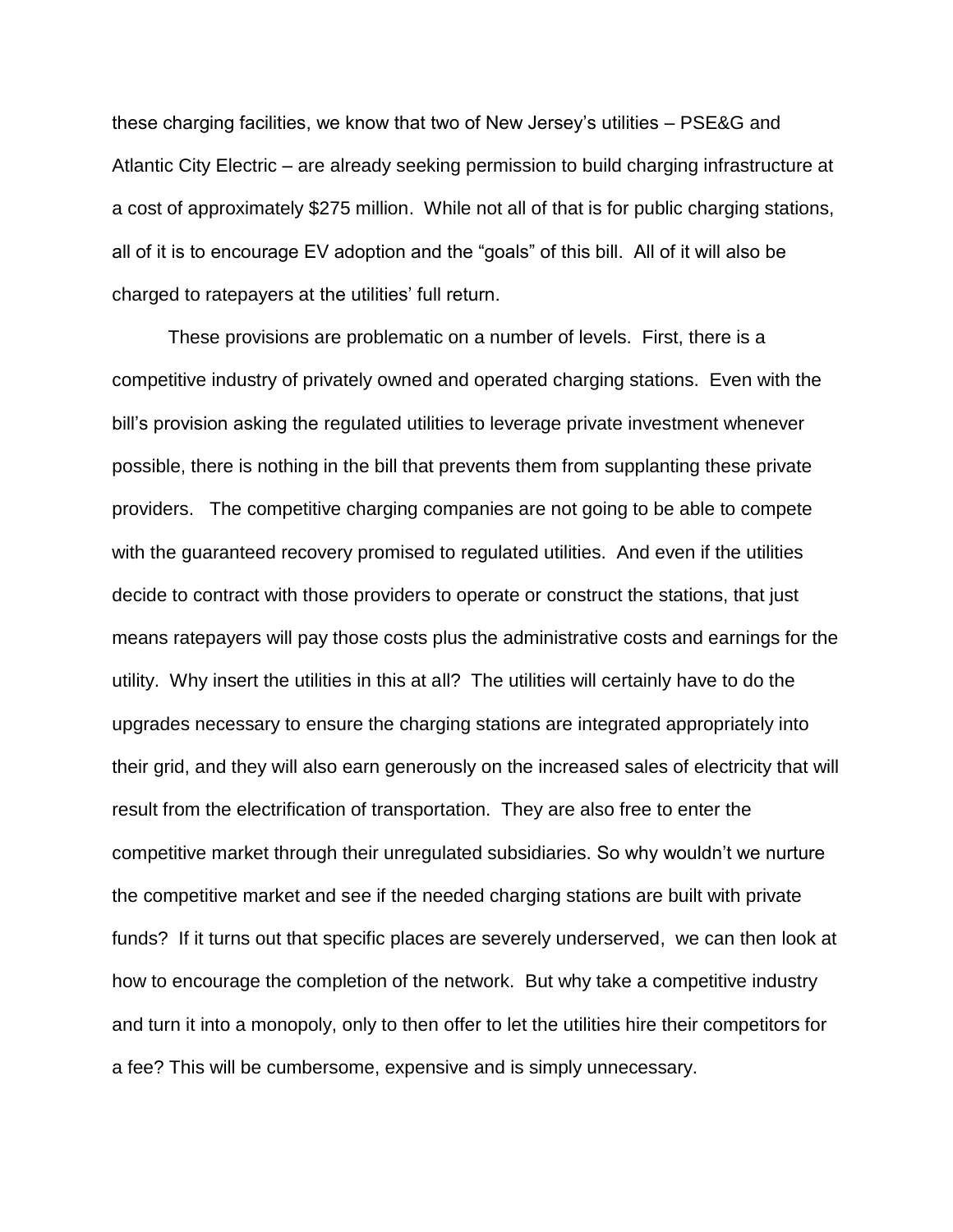Consideration must also be given to having EV owners pay for some of the costs since they will surely benefit from these programs. In normal utility practice when a new customer seeks service, the utility will review the anticipated revenues from that new customer. If they are sufficient to justify the extension of service, then the utility will build the line and recover the cost over time through rates. If it is not, they will seek a contribution in aid of construction from the developer or new customer. A similar concept could be applied here since the additional load from EVs will bring significant future revenues to the utilities.

Second, these provisions are also at odds with the previously-enacted Electric Discount and Energy Competition Act ("EDECA"), codified at N.J.S.A. 48:3-49 et seq., which fosters competition in the State's electric energy market and establishes certain requirements for electric utilities seeking to provide competitive retail services, such as electric vehicle recharging . EDECA's requirements were designed to foster competition and provide safeguards to address the interests of captive utility ratepayers. Among EDECA's provisions are those that require a utility to seek Board approval to participate in competitive services, share revenues with ratepayers, and implement measures to ensure that the competitive services do not adversely affect a utility's ability to provide service to its public utility customers. EDECA also requires consideration of the impact of utility involvement on the market for competitive services, so as not to impede competition. See N.J.S.A. 48:3-55, -56. S2252 does not contain any such safeguards.

This highlights another important omission in this bill. To the extent the utilities decide to own and operate their own stations, and use ratepayer funds to do so, all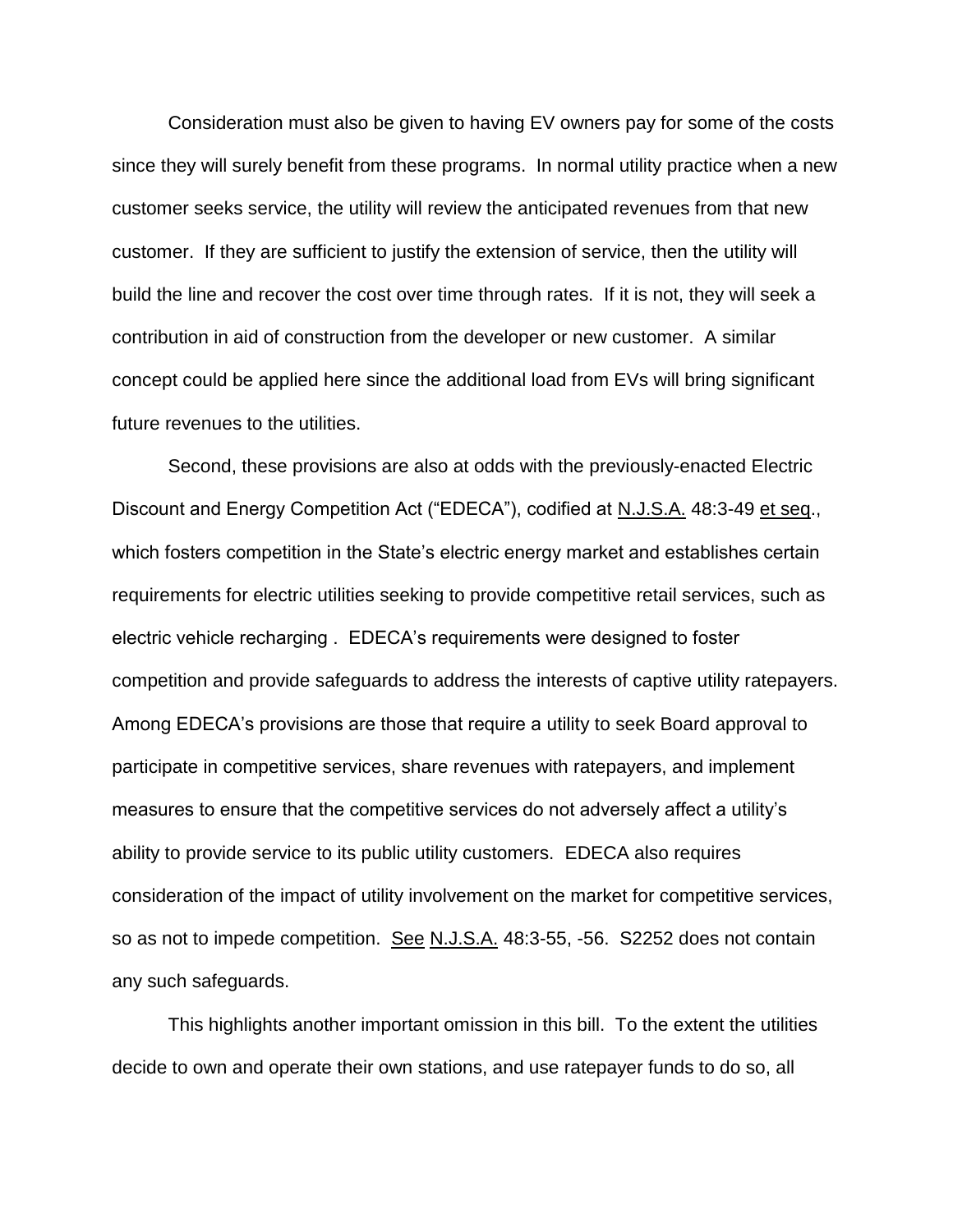revenues from those stations must be credited to ratepayers. There is precedent for this in the appliance service programs run by at least one utility that was grandfathered in when EDECA prohibited utilities from participating in competitive services. Under those provisions, the utility must credit the ratepayers will all revenues from those activities since they are funded by the ratepayers through rates. This bill is silent on that issue and that omission must be corrected. No one would expect a bank to lend a company money to start a business but let that business keep all the profits. Ratepayers must be paid back for the venture capital they are being asked to provide.

Subsection (h) of Section 10 must also be deleted. It is an open-ended invitation to the utilities to propose just about anything and charge ratepayers in the process. As you are well aware, the State is currently undertaking a number of initiatives to meet our climate change goals and ensure a reliable grid. We are asking ratepayers to pay for offshore wind, solar, community solar, energy efficiency, gas main replacement, storm hardening, and of course, nuclear subsidies. Our office is currently working on utility filings asking for about \$10 billion of ratepayer money for what the utilities will surely argue are essential and worthy programs. It is unlikely we can do it all and still maintain affordable rates. But if we are to have a chance at all, we must spend our money wisely. We don't have extra money to pay the utilities to step in between the EV owners and the competitive charging station owners. We don't have extra money to ask ratepayers to fund R&D and "innovative market or technology trials." Rates are supposed to pay for used and useful utility property and for the prudent costs needed to provide safe, adequate and proper service. The concept of just and reasonable rates is constitutionally based. If rates are too high or exceed what is needed to provide safe,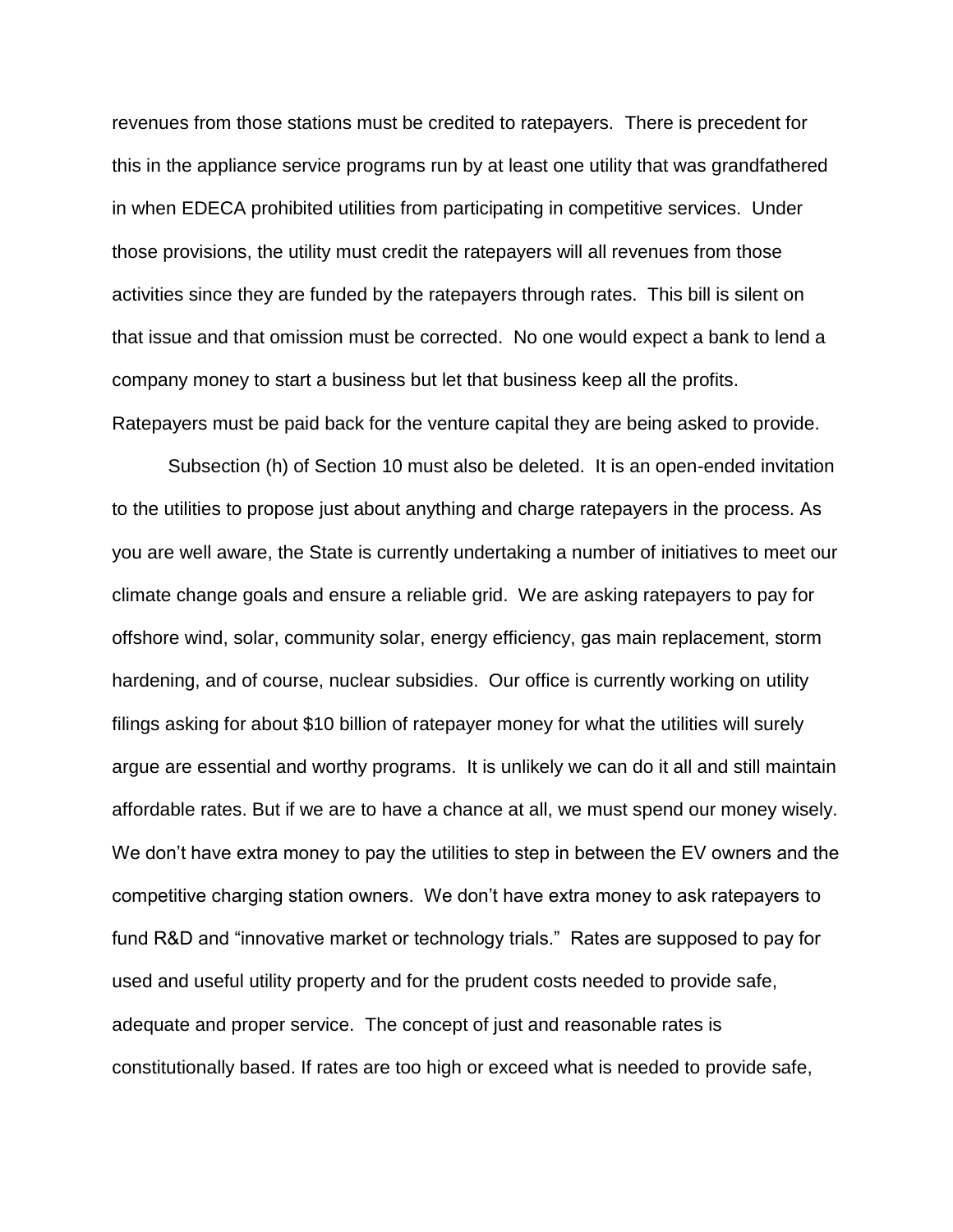adequate and proper service, they are confiscatory and unconstitutional. So there is no room for a "kitchen sink" provision and subsection 10(h) should be deleted.

In this regard, electric rates are also an inappropriate funding source for vehicle rebates. There is literally no connection between the provision of utility service and the purchase of vehicles. I have heard valid complaints for many years about how inappropriate it is to take SBC money and use it on other programs. That is exactly what you are doing here. The bill takes SBC money and basically provides incentives to sell cars. It is compounding the problem and almost assuring that ratepayers will see their SBC charges go up – rather than the relief that has been promised from years of SBC money being used for other purposes. Another funding source for the car rebates needs to be found. The bill references a number of other funds including RGGI and the zero emission credit bank. If the Legislature desires to provide for rebates for electric vehicles, it should look to those sources and not captive electric utility ratepayers.

It is very important to remember that this bill essentially imposes a tax on utility ratepayers to subsidize the purchase of luxury vehicles. It is a significant transfer of wealth from low and moderate income consumers to more affluent ones. There has been a lot of discussion about inequities and the need to bring benefits to low and moderate income communities. This does the opposite. Today's EVs are very expensive, relative to the conventionally-fueled counterparts. They're costly beyond the reach of most car buyers. For example, the Chevrolet Bolt has an MSRP over two times the MSRP of a comparably-sized internal combustion vehicle, such as a Honda Fit. The lowest priced EV, a subcompact Nissan Leaf, is priced comparable to a mid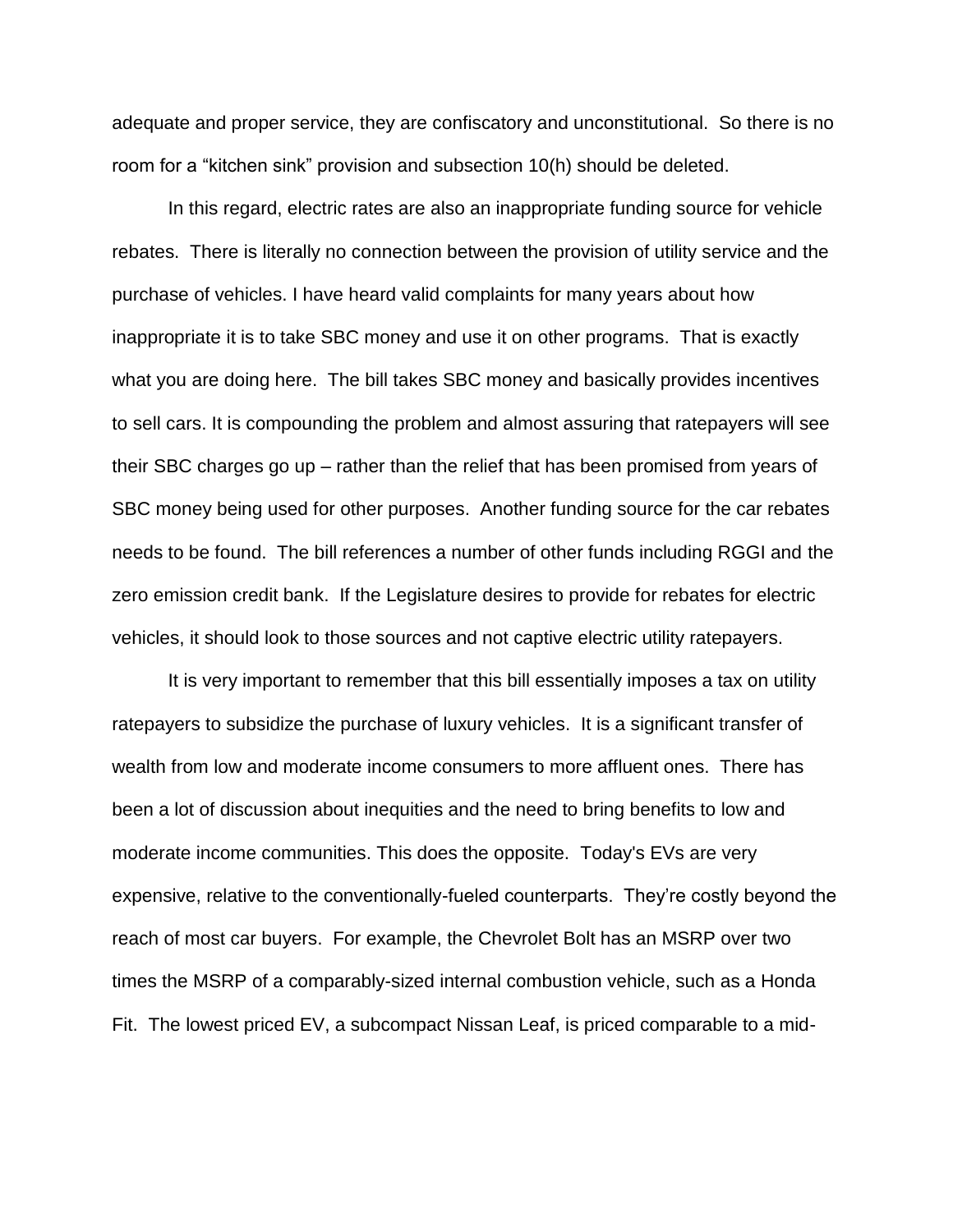sized automobile. And the best-selling EVs, the Tesla models, are clearly in luxury car price territory. A \$5000 rebate does not change that.

And the cost will not be spread over all ratepayers. Net metered solar customers will not pay for this since they don't pay the SBC. So if you can't afford solar panels or an electric vehicle – a condition many New Jerseyans find themselves in – you will get to pay but will not get to take advantage of these programs.

This bill needs to be pared down and affordability needs to take its place as a priority of this Legislature. The Charge EVC study that has been referenced by other witnesses found a positive impact for ratepayers but only assumed a \$700 million contribution over 17 years. That translates to about \$40 million per year. This bill will be much more expensive than that. It allots up to \$300 million over 10 years for vehicle rebates, calls for the construction of charging stations that could cost at least another \$50 million based on estimated costs in one of the utility filings. There will also be other costs that have not been calculated – the cost of rebates for trucks, the cost of utility work to upgrade the grid to meet the increased load from EVs, the cost of other utility programs, the cost of other "market initiatives" and consumer education programs. Not to mention the costs of whatever programs are proposed under the Section 10(h) "kitchen sink" provision. We don't have a specific price for those things yet but it's pretty clear that the \$40 million per year estimate will be exceeded. For this reason, the bill should be amended to include a cap. You can even use the \$40 million per year number or \$700 million over the 17 year period addressed in the Charge EV study. Otherwise, there will not be an overall benefit to ratepayers. Just the enormous wealth transfer.